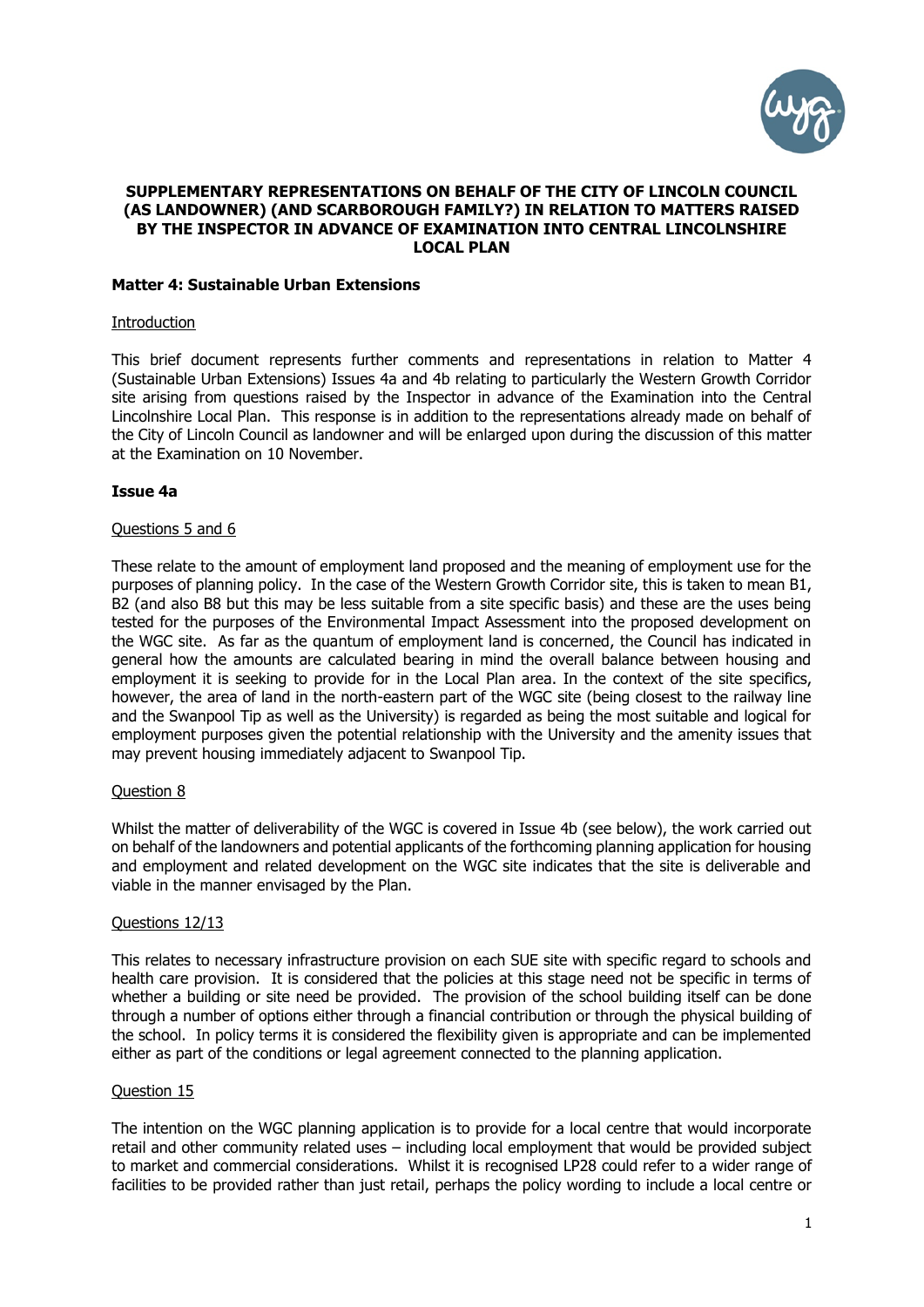district centre as appropriate may be more suitable. The provision of facilities within a local centre or district centre would rely on market and operator requirements.

# **Issue 4b Western Growth Corridor**

# Question 20 - Viability Issues

The applicants/landowners on the WGC site have prepared a number of 'high level' viability assessments which have been based upon the various options being tested for provision of key infrastructure to bring forward the WGC site – notably new highway infrastructure, links over the railway line into the city centre and the provision of development platforms to allow housing to come forward in a manner which is not subject to unacceptable flood risk. It should not be the case the viability assessment should be a matter required to be submitted either through planning policy or indeed a planning application. However, the applicants/landowners are content that the scheme as shown in the Local Plan is fundamentally viable. The reference to a detailed viability assessment relates to the applicants/landowners' intention to carry out a more detailed viability assessment of the chosen option which will arise through the EIA process (including modelling of the various options for highways serving the WGC site). The detailed viability assessment will include matters such as the phasing of development including phasing of provision of affordable housing and the ability of grant funding to bring forward certain parts of the development more quickly than the current viability options suggest, eg if the funding is achieved for the bridge link over the railway onto Beevor Street. This will allow the employment related parts of the site in its north-eastern corner to come forward more quickly than if no grant funding was available.

## Question 21

The landowners have and will continue to make applications for funding to enable development of the area to be accelerated over and above the timetable set out in the Topic Paper. These funding applications are primarily for enabling large infrastructure to come forward earlier than currently planned. However, the high level viability assessment of the scheme has been carried out on the assumption that no grant is received. Therefore, the scheme is viable without securing external grant funding.

## Question 22

On the basis of the high level viability assessments that have been carried out and the detailed work that has been undertaken in relation to infrastructure provision and phasing over the last two years or so, the potential applicants/landowners of the WGC site consider it is fundamentally deliverable and developable in the Plan period. The 'masterplan' within the topic paper is being considered as part of the EIA that will accompany a planning application to be submitted in Spring 2017.

### Question 23

As part of the planning application that will be submitted a phasing plan will be included that would be the subject to either a planning condition or Section 106 Agreement tying the delivery of the housing proposed and the employment land proposed with the delivery of appropriate levels of supporting services, open space and infrastructure linkages. It is not considered that more detailed aspects of the phasing should be set out in the policy, simply a requirement for the need for phased development as set out in the topic paper.

## Question 24

It is understood that upon further consideration, Highways England has confirmed to Lincolnshire County Council as Highway Authority that its concerns in relation to Hykeham roundabout in relation to WGC no longer apply.

### Question 26